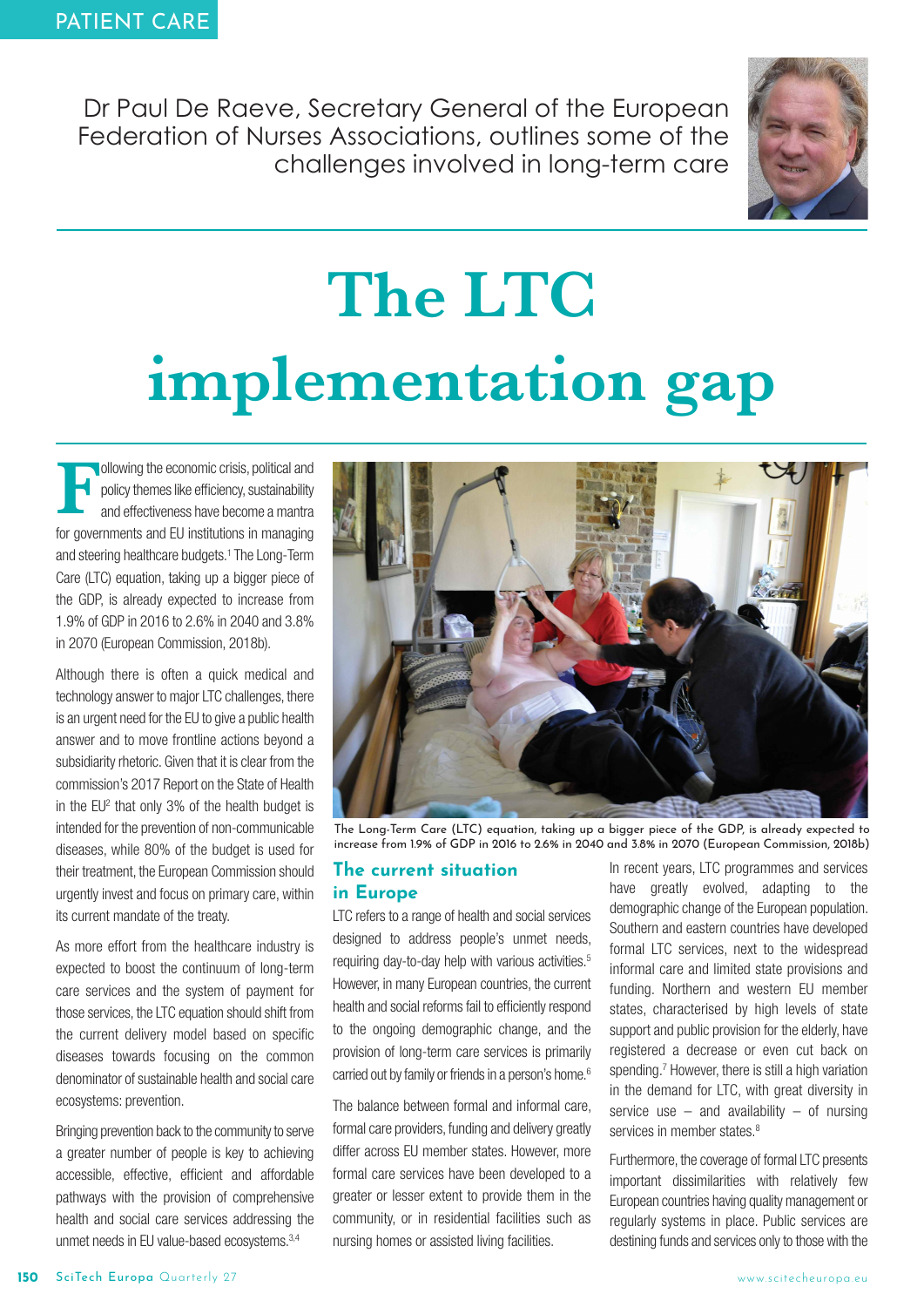highest levels of caring needs, leading to longer waiting times for the others, and restricting access.

#### **LTC resilience**

In particular, the delivery of LTC implies a paradigm shift away from medical treatment and towards care, prevention and patient empowerment. It is necessary to implement a coherent model of integrated care based on the management and delivery of health and social care services so that citizens receive a continuum of preventive and curative services according to their needs over time and across different levels of the health and social system.

In this sense, a better integration and co-ordination of health and social care services between primary and secondary care is needed to improve patient/health outcomes, by avoiding unnecessary medical interventions and prescription drugs which having and by making hospital re-admissions a way to relieve the under-qualified staff in elderly care homes.

In parallel, considering a context where more people are living with co-morbidities, non-communicable diseases and needing complex care interventions, and where health and social ecosystems are under increasing financial pressure (% of GDP), an important contribution to the sustainable delivery of LTC services is given by moving care back to the community, $9$  helping in preventing diseases and supporting citizens in their self-management.

However, its implementation requires an appropriately designed frontline workforce to deliver the diverse services needed to address the ageing population unmet needs and the LTC within and across member states.

This is instrumental in co-ordinating patient care pathways in long-term care, and especially for elderly people. Here, nurses can greatly smooth the care process having access to people's care plan profiles in blockchain.

#### **Nurses competencies in primary and community care**

The primary and community care nurses greatly contribute to understanding and responding to the unmet needs of citizens, patients and informal carers, thanks to the competencies defined in the European Directive 2013/55/EU, Article 31, and moving up the career ladder towards advanced nurse practitioner.

The 'family nurse' performs crucial roles to the delivery of long-term care services: in home nursing, they involve patients and their caregivers in all procedures to enhance their independence; and community nursing for older adults involving counselling and guidance to promote independence and greater quality of life, while at the same time reducing healthcare costs.

In addition, they perform medication reconciliation, ensuring that patients' medications are fit for purpose and respond to the complexities of co-morbidities. In this sense, the role of



In many European countries, the current health and social reforms fail to efficiently respond to the ongoing demographic change, and the provision of long-term care services is primarily carried out by family or friends in a person's home

nurse-prescriber is crucial to organise elderly people's complex and variegated medication regimes, and in safeguarding the appropriateness and accuracy of prescriptions, providing education on medication safety and its proper administration to people with dementia, their families and carers, and by reviewing medications regularly so that the needs of the individual are met, and that referral is timely when relevant investigations are needed to ensure the safety of prescriptions.

The family nurse boosts health promotion and disease prevention, moving daily into the citizen's/patients' living environment, observing the context of care and, as such, putting the empowerment of the patients and their families into a reality check.<sup>10</sup> Nurses form a comprehensive assessment to develop a more holistic picture of needs, crucial to developing care services for older people responsive to their individual needs.11 All this makes the contribution of nurses to the value-based health and social care ecosystem unique.

In this context, developing new roles for nurses, the advance nurse practitioner (ANP) is key to increasing the efficiency and efficacy of the existing resources and improving health outcomes by getting the frontline co-ordination right from the start of the reforms. These advanced roles, including prevention, have the double aim to better integrate primary and secondary care on the one hand, and health and social services on the other, following the people-centred model of care.

ANPs operating within a people-centred model of continuity of care has proven to make health and social care systems and services more responsive, safe, effective, and efficient, showing benefits for individuals and their families, as well as for health and social care professionals working in very difficult circumstances.<sup>12</sup>

### **Challenges for the long-term workforce**

However, the future of LTC delivery deals with a lack of highly educated professionals, qualified to deliver LTC services, due to a workforce shortage caused by LTC professionals being paid less than professionals in acute health care settings.<sup>13</sup>

National policies should invest to provide appropriate healthcare services with competent professionals based on evidence-based research. This issue is particularly sensitive for nurses, who need a more competitive wage, opportunities for continuing education, and better working conditions.

Low wages, stressful conditions due to inadequate staffing and frequent turnover, lack of benefits and social support (childcare assistance,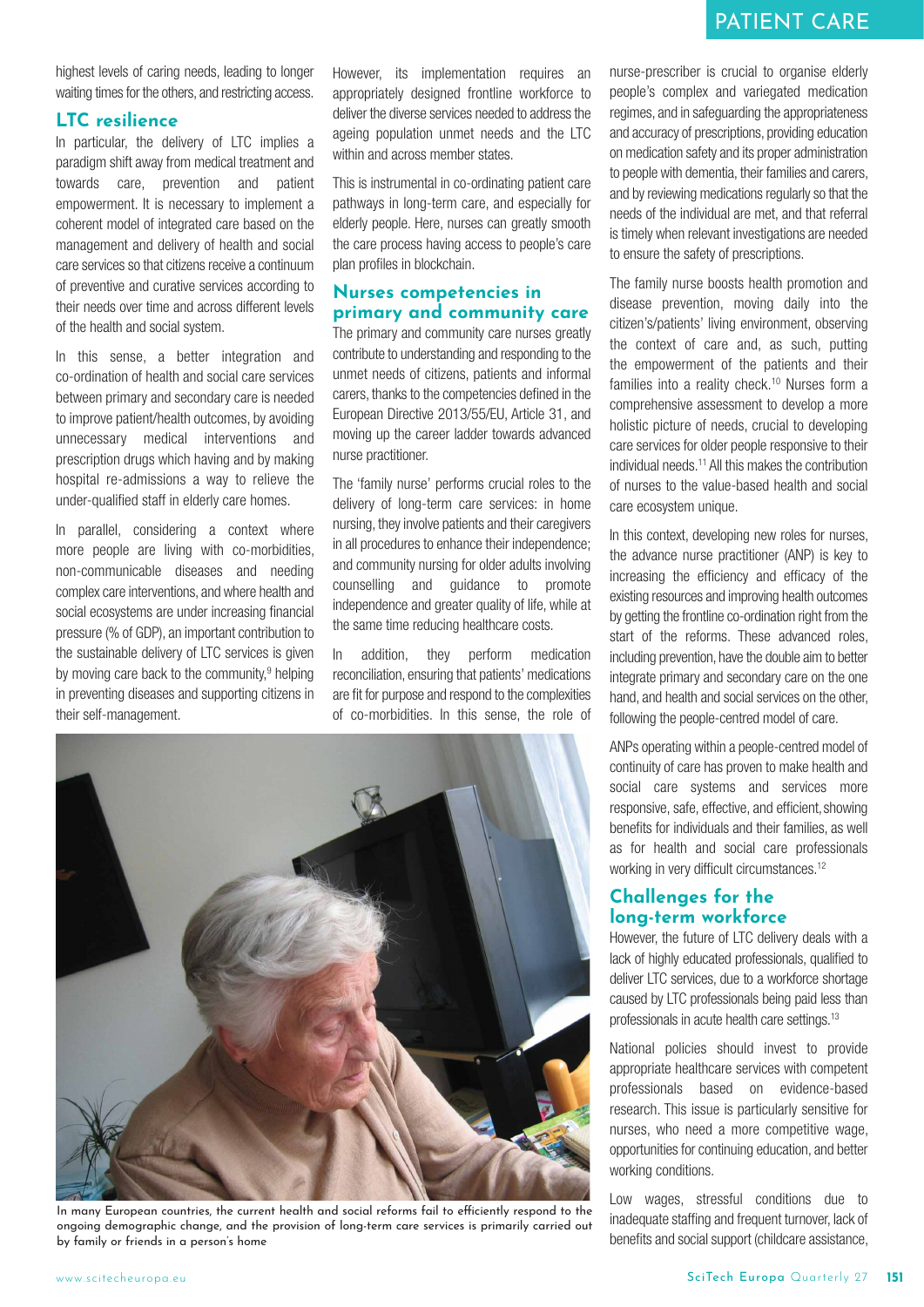

The 'family nurse' performs crucial roles to the delivery of long-term care services

transportation etc.), minimal job security, and high personal injury rates are the main problems that must be resolved to raise job satisfaction and increase employee retention.

#### Informal carers

In parallel, EU countries deal with LTC informal care, performed by family and friends, doubling the formal care workforce.<sup>14</sup>

The support to informal carers within the EU strongly differs in the type of contribution offered, with southern and eastern countries registering intense caring responsibilities impacting the professional career.

This condition is certainly mostly affecting women, who often are nurses. Besides the challenges related to wages and working conditions, nurses face the gap in formal care supply leading to them being informal carers to their family members when needed.

This condition often forces those female nurses to leave their profession to perform in the informal setting, without any coverage from social protection or pension scheme. Given this situation, it is of paramount importance to further promote the work-life balance for caregivers, through the

implementation of social and health LTC services for the dependent person, to avoid women having to leave their job to take care of them.

## **Systematic change**

**versus pilots** Over the decades, the European Commission developed an impressive library of policies, approaches, guidelines, and tools gradually put into the cloud and not turned into frontline action. An example is the EU Action Plan on Childhood Obesity 2014-2020<sup>15</sup> with the overarching objective of halting the rise in overweight and obese children and young people by 2020. It sets out priority areas for action and a basis for the member states to develop policy on childhood obesity. This was followed by the WHO European Food and Action Plan 2015-2020,<sup>16</sup> to improve food system governance and the overall quality of the European population's diet and nutritional status. Nonetheless, the unmet needs keep on increasing, both horizontal and vertical.

Also for antimicrobial resistance (AMR), dementia, and e-health we can list several roadmaps not reflected in support to the frontline. The political rhetoric of awareness raising stays the main barrier due to the subsidiarity principle being used

as an argument to take any frontline action, but counterproductive when addressing life threatening challenges and unmet needs.

IT platforms are a source of a collection of best practices to learn on a voluntary basis, but these tools, awareness raising, and pilots are too weak to build trust and political commitment for change.

EU funds have not supported frontline in the health and social care sector to reverse societal challenges, such as LTC, and the Commission Structural Reform Support Programme supports the country's needs, instead of the end-users'. EU programmes such as FP7, H2020 and FP9 will never be able to show an EU added value if the end-user engagement is not taken seriously and put in a position to drive change.

Therefore, the EU desk-research approach to address LTC challenges needs to leave more space to fieldwork deployment, implementation, and co-creation of the end-user.

**Conclusions** In order to decrease the amount of GDP going to health and social care, it is key to achieve the ambitious target of a healthier life for every European citizen by 2030, and so Europe needs